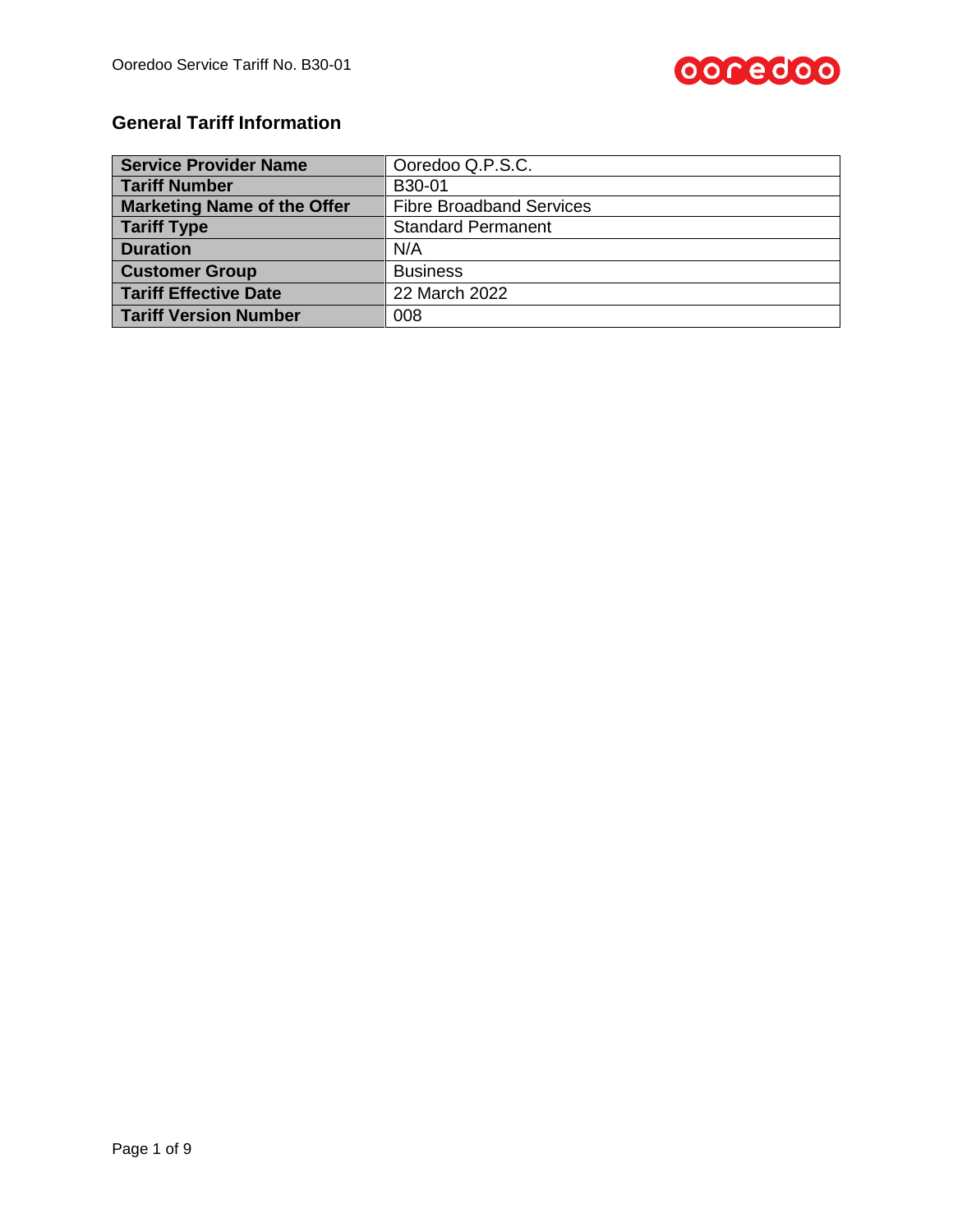

# **1. Definitions**

- **1.1. Additional Service Point** is an extension of the physical reach of the Service within the customer's premises. This usually requires additional cabling.
- **1.2. Bit** the lowest unit of data usage.
- **1.3. Byte** 8 bits.
- **1.4. Broadband** means high-speed Internet access through fixed and wireless networks.
- **1.5. Connection Charges -** means the charges identified in the applicable tariff for connection of the basic and optional services and payable once in advance.
- **1.6. Contention Ratio -** is the ratio of the potential maximum demand to the actual bandwidth.
- **1.7. CPE** Customer premises equipment. Typically refers to a broadband modem or Wi-Fi/ 3G router.
- **1.8. Data Device** Data modem i.e. a USB modem, PCMCIA data card or laptop embedded modem.
- **1.9. Domain-Name** means an Internet address, i.e. "Ooredoo.com.qa".
- **1.10. GB** Gigabytes. 1 GB is 1,000 MB.
- **1.11. Mbps** Mega bits per second.
- **1.12. Monthly Recurring Fee** the monthly subscription fee identified in the applicable tariff and payable every month in advance.
- **1.13. Ooredoo** means Qatar Telecom (Ooredoo) Q.S.C.
- **1.14. Optical Network Terminal (ONT)** a media converter necessary to provide the fibre broadband service, which is installed on the customer premises.
- **1.15. Router** means an intelligent device that enables a number of end-user electronic devices to share a single data service simultaneously.
- **1.16. Service** Internet (including Broadband and WiFi) offerings, any combination thereof and/or any of these Internet offerings individually based on Fttx technology.
- **1.17. Subscriber** means the person or entity that enters into an agreement with Ooredoo to receive and pay for the Service.
- **1.18. Wi-Fi -** means wireless high-speed access to the Internet provided using IEEE-802.11 technology.
- **1.19. Virtual domain** A Virtual Domain (or Domain Name) is a unique identifier which can be registered by Ooredoo at the request on behalf of the subscriber, and which may be used for the Customer's email or website requirements.
- **1.20. Web space** The amount of storage available to a subscriber for hosting a website.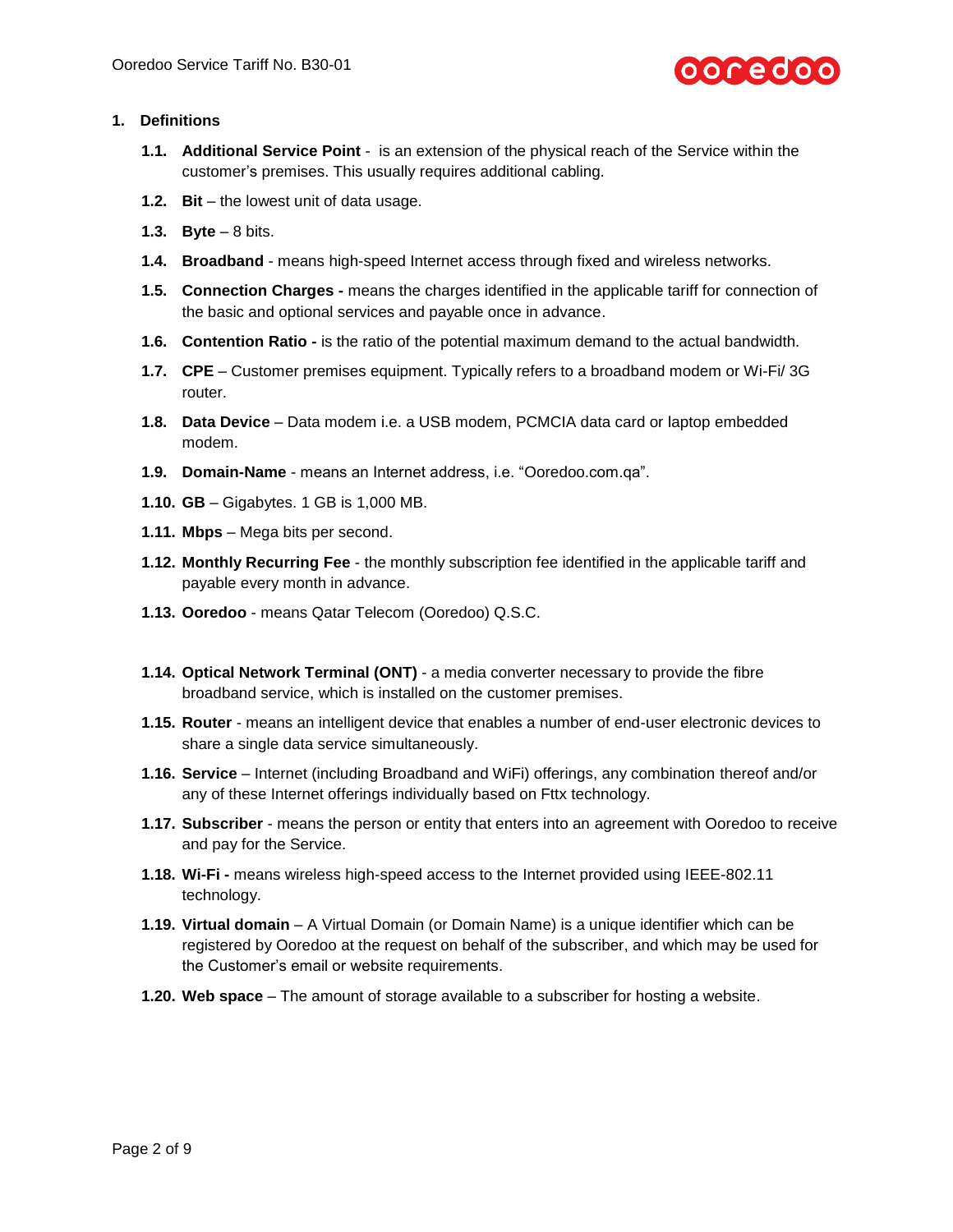

# **2. Tariff Terms and Conditions**

- **2.1.** This tariff is for a permanent standard service.
- **2.2.** This tariff contains charges and conditions applicable to the provision of Business Fibre Broadband services.
- **2.3.** This tariff will be effective as of the date established in this tariff and will automatically cease being effective if Ooredoo publishes a new tariff for this service or publishes notification on its webpage that this tariff is no longer effective subject to CRA approval, if required.
- **2.4.** From time to time Ooredoo may publish promotions and readjustments on its webpage or by other means. Such promotions and readjustments will suspend or modify this tariff as specified by Ooredoo as of the date Ooredoo publishes such promotions or readjustments subject to CRA approval, if required.
- **2.5.** Ooredoo May offer up to 20% discount on the products or services from time to time on the permanent or promotional basis as per the Article 3.9 of the Retail Tariff Instructions (RTI)
- **2.6.** These service terms and conditions are in addition to the terms and conditions specified in Ooredoo's General Terms and Conditions for the Master Services Agreement for Business Telecommunications Services where referenced.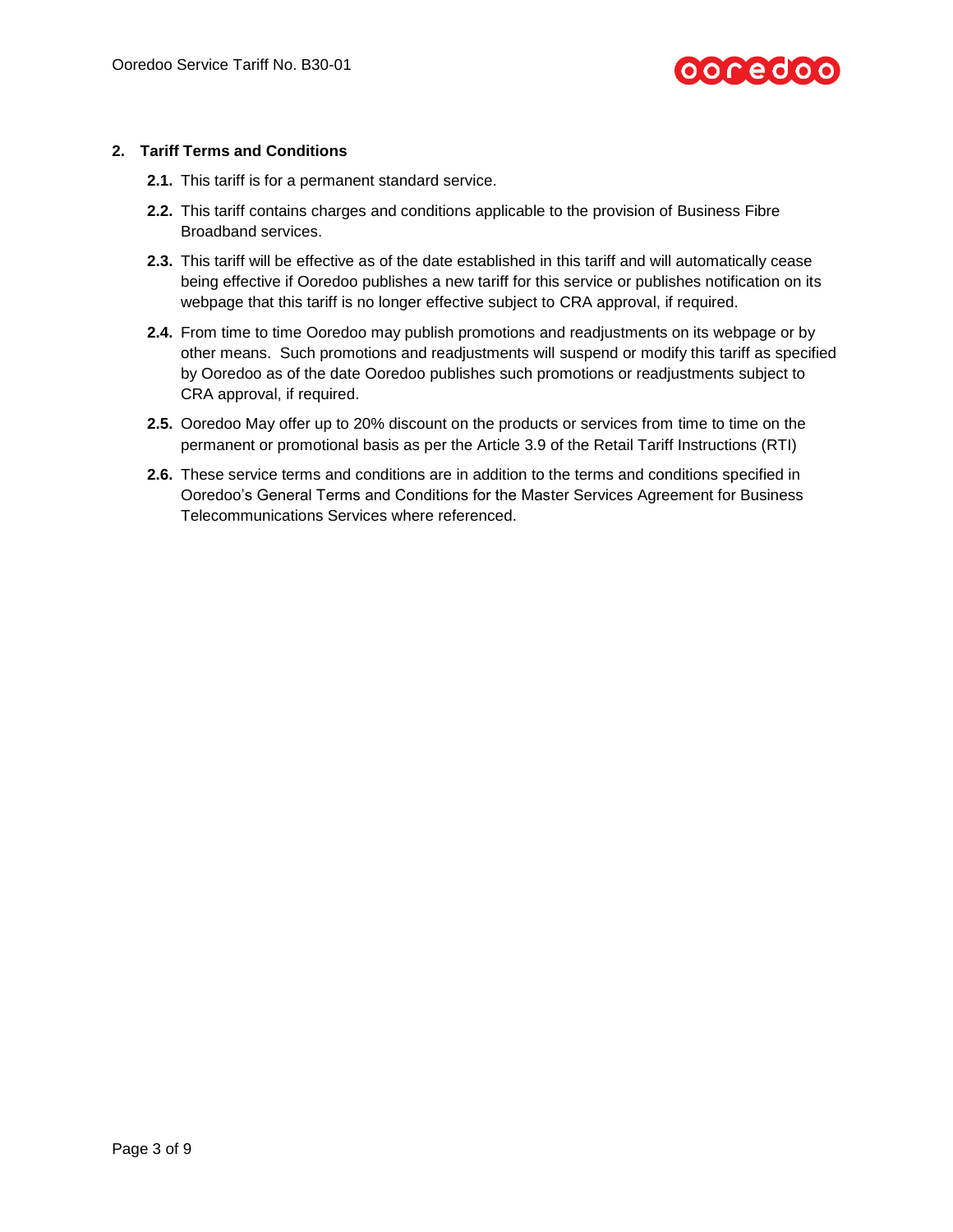

# **3. Service Description**

- **3.1.** The Business Fibre Broadband Service offers fast access to the Internet for surfing the web and for downloading and uploading data. The service is delivered to the subscriber via a fibre access network.
- **3.2.** Commencement of Service: The subscriber will be provided with the necessary CPE and service installation free of charge in order to use the service. The service will be provided within 30 consecutive days from order, subject to technical feasibility.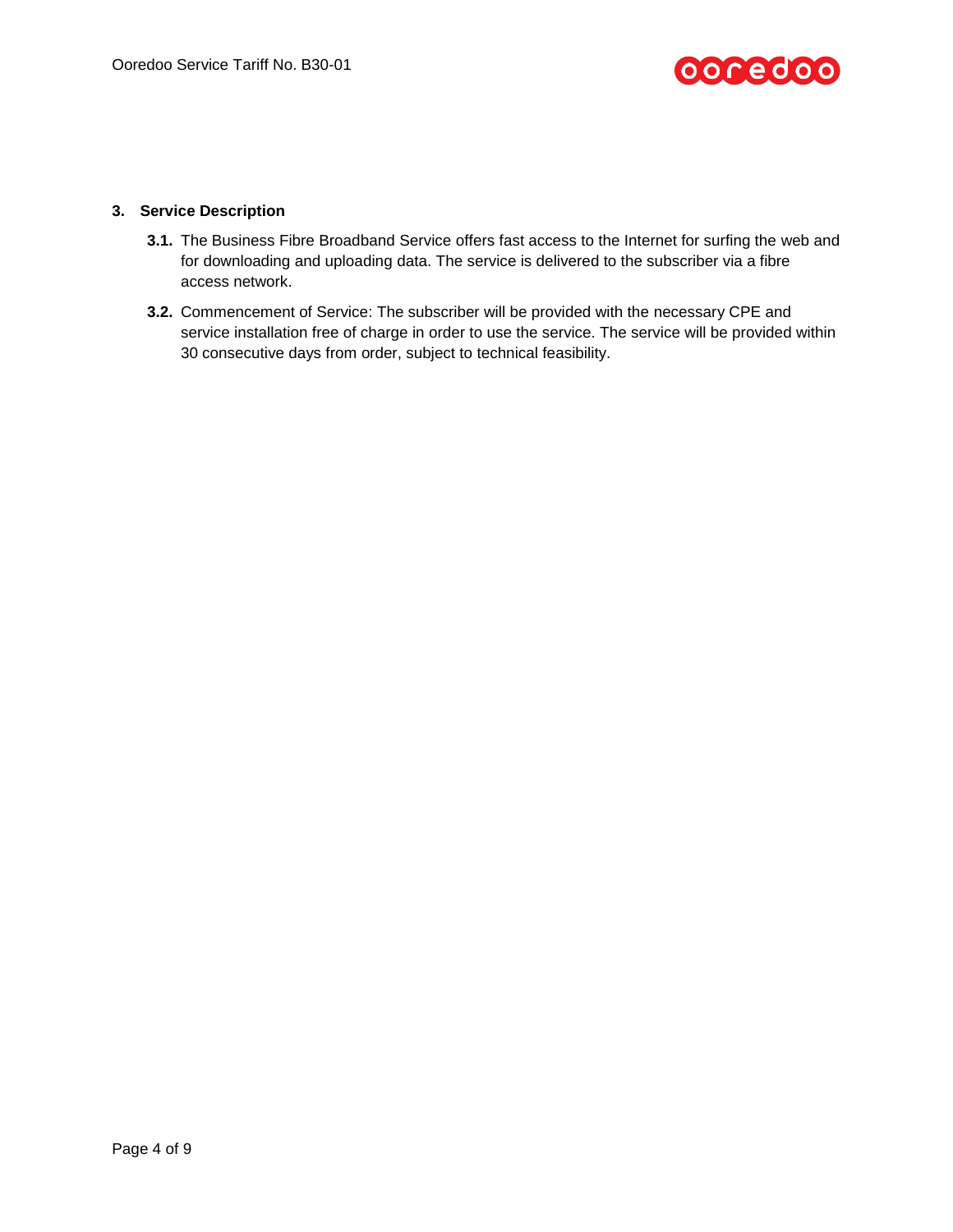

### **4. Features and Charging:**

**4.1.** The features and charges of the Business Fibre Broadband service are set out in the table below:

| <b>Speed</b> | <b>Domain</b><br>name    | <b>Web Space</b>         | Ooredoo TV<br><b>Business</b> | <b>Free GSM</b><br>minutes | Calls to<br>Aamali<br>within the<br>group | <b>Monthly fee</b><br>(including<br>landline)<br>(QAR) |
|--------------|--------------------------|--------------------------|-------------------------------|----------------------------|-------------------------------------------|--------------------------------------------------------|
| 30 Mbps      | $\overline{\phantom{0}}$ | $\overline{\phantom{0}}$ | included                      | 200                        | Free                                      | 549                                                    |
| 100 Mbps     |                          | 2 GB                     | Included                      | 400                        | Free                                      | 749                                                    |
| 250 Mbps     |                          | 2 GB                     | Included                      | 600                        | Free                                      | 1.149                                                  |
| 500 Mbps     |                          | 2 GB                     | Included                      | 800                        | Free                                      | 1.749                                                  |
| 1 Gbps       |                          | 2 GB                     | included                      | 1000                       | Free                                      | 1,949                                                  |

#### **Tariff Table 1**

Set up fee: QR 499 for all plans

- **4.2.** The subscription to the above plans includes Direct Exchange Line (DEL)/ Business Landline. For more information the DEL service, please refer to the tariff document B01-01 Ooredoo Business Landline on [www.ooredoo.qa](http://www.ooredoo.qa/)
- **4.3.** This Service is uncapped and not subject to a Fair Usage Policy (FUP).
- **4.4.** The Free GSM minutes offered in the tariff is only applied for fixed to mobile (to all operators in Qatar). They include the Free GSM minutes offered as part of the Business Landline 150 product.
- **4.5.** The Free calls to Aamali within the group is only applied for fixed to mobile (to all operators in Qatar). This feature is free only to customers subscribing to the Business Broadband Services who also subscribe to Aamali connections within the same account i.e., calls made from the customer's business landline to the customer's Aamali mobile numbers within the same account are free. This does not apply to calls made from the customer's business landline to Aamali mobile numbers outside of the customer's account.
- **4.6.** Shift of Service: Shift of the fibre broadband service from one property address to another is charged at QR 499 to the same account holder subject to technical feasibility.
- **4.7.** The customer has CPE (Access Points Wi-Fi) options to choose from the following:
	- **4.7.1.**Integrated Wi-Fi Access Point: included with the service.
	- **4.7.2.**Additional Wi-Fi Access Point: QAR 25 per month for 24 months (warranty included for the same duration.
	- **4.7.3.**Smart Wi-Fi as a service (per AP): QAR 149 per month for 36 months (warranty included for the same duration)
- **4.8.** Essential Ooredoo TV is available for all plans for free of charge (no additional Monthly Fee).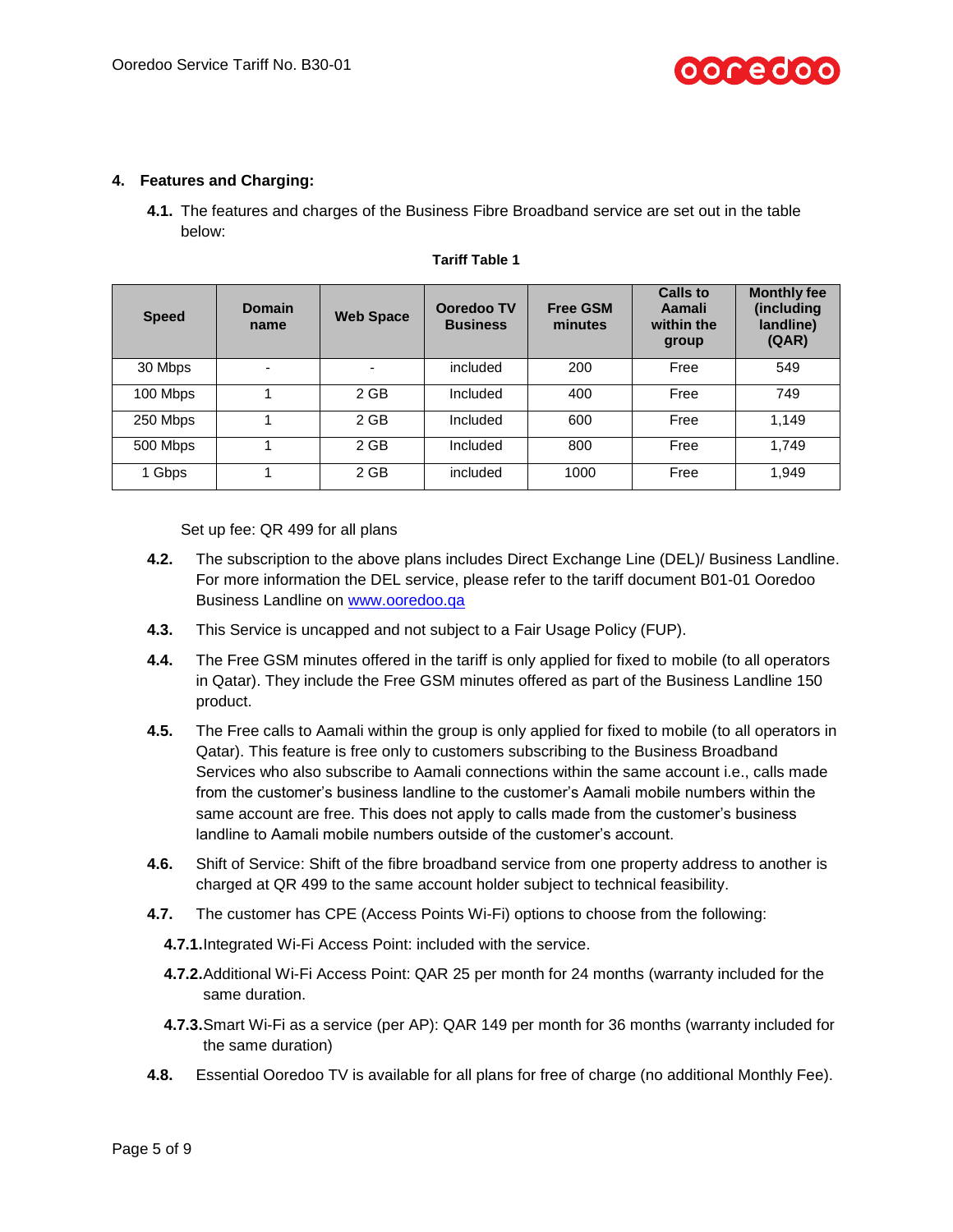

- **4.9.** The Ooredoo TV UHD STB is priced at QAR 350. Customers can get the new STB for free with following conditions. If customer terminates triple play service within 24 months after purchase of new TV UHD STB customers will have two options:
	- **4.9.1.** Pay the pro-rated part of its price (QAR 350) and keep the STB<sup>1</sup>; or
	- **4.9.2.** Return the device to Ooredoo without any additional charges for the STB.
	- **4.9.3.** If customer terminates the service later than 24 months from the STB purchase he/she can either return the STB to Ooredoo or keep the STB at no extra charge.
- **4.10.** The First Ooredoo TV connection will be free of charge per site. For any additional rooms, the connection charges will be QAR 100 per month (this includes STB and OTV service).
- **4.11.** Add-on Packages on TV will be charged extra fees. Refer to Ooredoo web site for prices and available packages.
- **4.12.** Add-on OTV Packages shall be charged based on following bifurcations:
	- **4.12.1. Private Viewing:** TV Screen installed inside closed cabin/office for Personal use by single user is considered Private Viewing
	- **4.12.1.1.** Private Viewing Charges are same as Residential OTV Add on Packages.
	- **4.12.2. Public Viewing:** TV Screens installed in Common Areas (Customer Waiting Areas, Open Office spaces, Retails Shop, Café, Pantry etc) will be considered as Public Viewing
	- **4.12.2.1.** The Charges for Public Viewing will depend on specific customer use case and will reflect the charges as decided by the Content Provider such as Bein, OSN etc.

l

<sup>1</sup> The pro-rated price of the STB will be calculated based on 24 months cost recovery period. For example if customer terminates contract 12 months after purchase of new STB and decides to keep the STB he/she will have to pay 50% of the STB price, that is 175 QAR.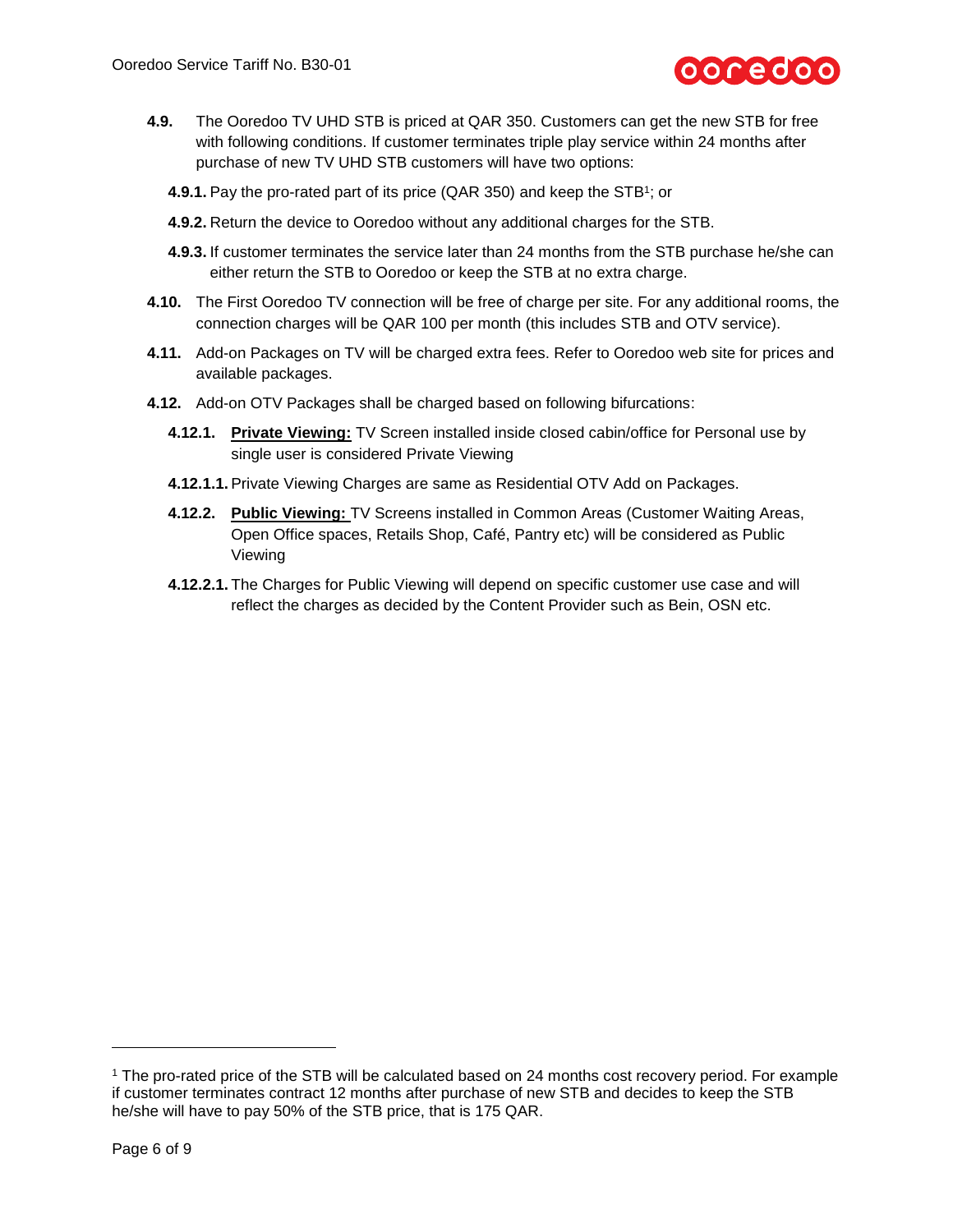# ooredoo

## **5. Service Provider obligations:**

- **5.1.** Some or all fibre broadband services may not be available in the subscriber's area, their specific location or may not be compatible with their specific landline connection. In order to verify that Ooredoo can provide this service, Ooredoo will need to verify that the subscriber's landline is in an area where they can receive fiber broadband services.
- **5.2.** Ooredoo is responsible for servicing and providing technical maintenance of the service. Ooredoo will not provide any maintenance of the subscriber's equipment, including any additional equipment necessary to connect the service. Ooredoo is not responsible for any delays caused in installation due to the subscriber's absence at the agreed installation date or time.
- **5.3.** Commencement of service: The service shall commence from the service connection date.
- **5.4.** Service availability and limits:
	- **5.4.1.** Certain factors, such as network changes, traffic volume, transmission limits, service outages, technical limitations, signal strength, customer device, terrain, structures, weather, or other conditions that may arise from time to time, may interfere with actual service quality and availability.
	- **5.4.2.** Ooredoo will not be liable for any service limits due to these conditions that may arise from time to time, subject to our statutory and licence obligations and requirements.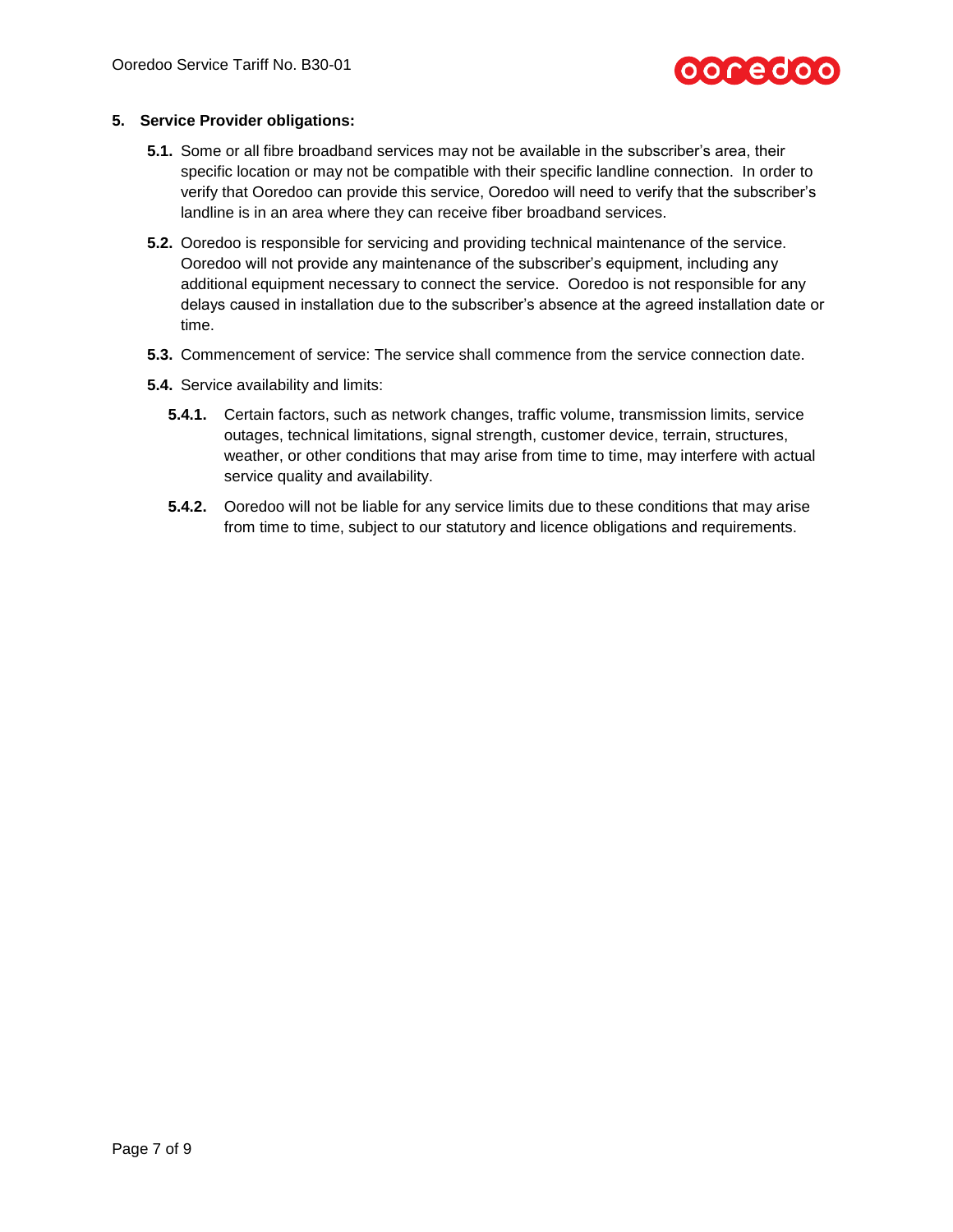

## **6. Subscriber obligations:**

- **6.1.** Minimum service period: The minimum service period for the Business Fibre Broadband Service is three (3) months commencing from the date of activation of service.
- **6.2.** Cancellation: If a subscriber terminates before the end of the minimum service period term, the subscriber will be liable to pay the full charges for the duration of the minimum service period.
- **6.3.** Subscribers are responsible for backing-up their entire systems before broadband installation takes place and ensuring that the software installed in their computer equipment (and other devices) is compatible with the service and related software.
- **6.4.** Equipment: Subscribers may acquire equipment that they intend to use to receive the service from a third-party, provided that all equipment used to connect to Ooredoo's networks and facilities is approved by CRA and is compliant with current requirements for technical standards and specifications as stated in the Master Service Agreement, Article 6.3 (Connecting Subscriber Equipment).
- **6.5.** The Subscriber shall comply with any reasonable request by Ooredoo concerning the configuration of their devices and/or the use of the service.
- **6.6.** Ooredoo may require the subscriber to submit information reasonably related to the service or their connected data devices.
- **6.7.** The subscriber undertakes to use the service personally and for their private interest, and shall not transfer the service or assign it to a third party without obtaining Ooredoo's prior written consent.
- **6.8.** Unlicensed services

The Subscriber may not use the Service to provide any kind of telecommunications services that require a license from CRA. Failure to comply with this provision may result in immediate cessation of service without notice.